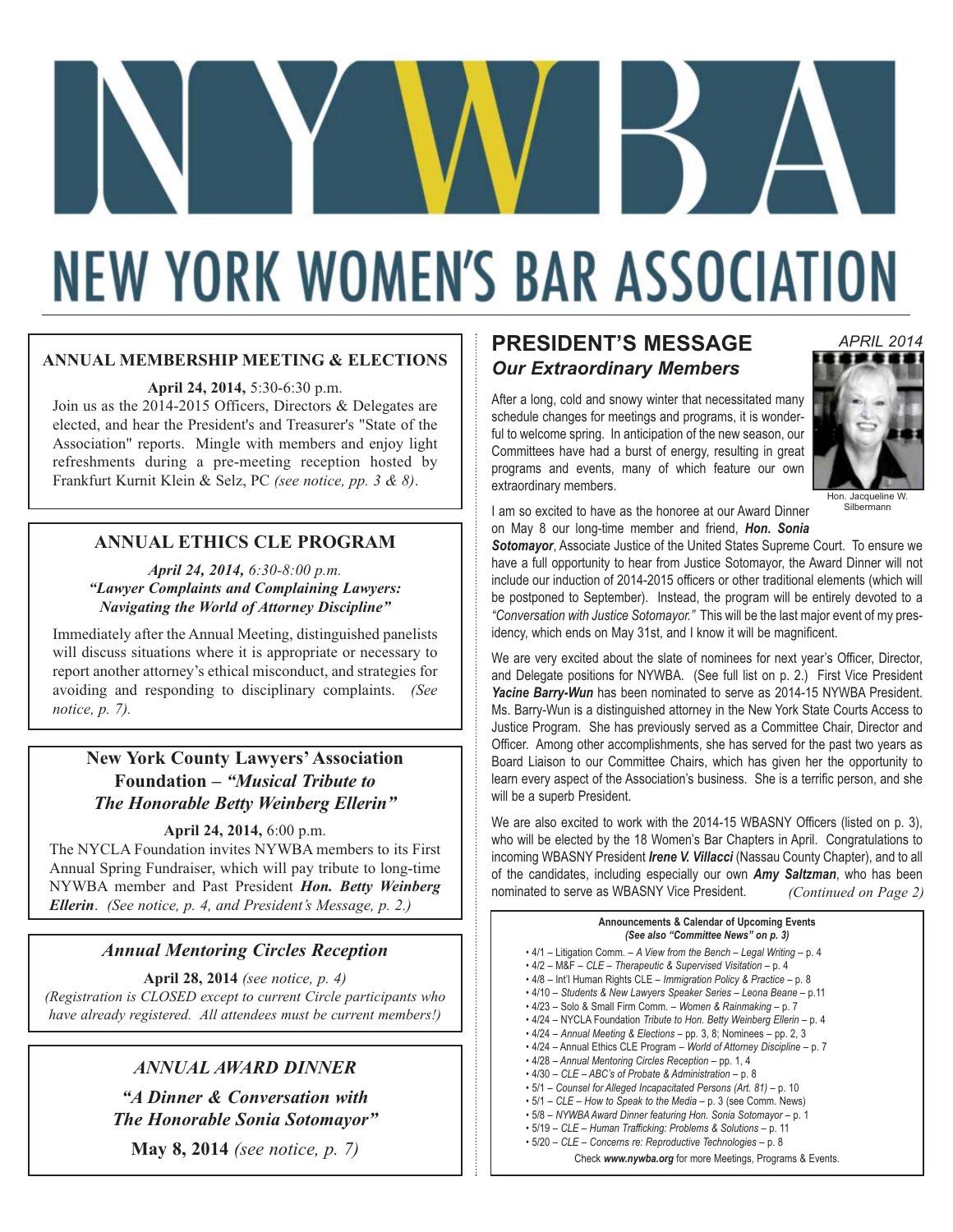# *President's Message (Continued from Page 1)* **NYWBA NOMINATIONS COMMITTEE REPORT**

*NYWBA's Committee on Nominations* has nominated the following candidates to serve for the positions and terms stated below. The elections will be held at the Association's **Annual Membership Meeting** on **April 24, 2014**. *(See meeting notice, page 3.)*

#### **OFFICERS (2014-2015)**

| President:               | Yacine Barry-Wun     |
|--------------------------|----------------------|
| Vice Presidents:         | Jennifer P. Brown    |
|                          | Julie Hyman          |
|                          | Amy B. Goldsmith     |
| Treasurer:               | Deborah G. Rosenthal |
| Recording Secretary:     | Virginia A. LoPreto  |
| Corresponding Secretary: | Myra L. Freed        |

#### **BOARD OF DIRECTORS**

#### **Directors – Class of 2014-2017**

| Michael W. Appelbaum      | Susan M. Moss                 |
|---------------------------|-------------------------------|
| Elizabeth A. Bryson       | Francesca A. Sabbatino        |
| Hon. Laura E. Drager      | Hon. Jacqueline W. Silbermann |
| Hon. Sherry Klein Heitler |                               |

#### **Director – Class of 2013-2016** *(to fill an unexpired term)*

Morgan M. Fraser

#### **Directors – Continuing in Office**

Leona Beane Hon. Kelly O'Neill Levy Dawn M. Cardi Kay Marmorek Jo Ann Douglas Monique McClure Felice B. Ekelman Kathryn E. Salensky Catherine M. Foti **Amy Saltzman**<br>
Hon. Judith J. Gische Victoria A. Ture Patricia Ann Grant

Victoria A. Turchetti

#### **COMMITTEE ON NOMINATIONS**

#### **Class of 2014-2016**

| Patricia Ann Grant      | Hon. Lisa A. Sokoloff |
|-------------------------|-----------------------|
| Hon. Kelly O'Neill Levy | Andrea Vacca          |

#### **Class of 2013-2015** *(to fill unexpired terms)*

Francesca A. Sabbatino Hon. Jacqueline W. Silbermann

#### **NYWBA MEMBERS OF WBASNY BOARD (2014-2015)**

Jennifer P. Brown Patricia Ann Grant Elizabeth A. Bryson Julie Hyman Dawn M. Cardi Marjorie Martin Hon. Betty Weinberg Ellerin Hon. Lisa A. Sokoloff

Jo Ann Douglas Hon. Jacqueline W. Silbermann Farah Y. Zaman

*(See also WBASNY Nominations, p. 3.)*

The elections will be held at our **Annual Membership Meeting on April 24** (see notice, pp. 1 & 3), and members will also hear reports on the "State of the Association." The newly-elected candidates will take office at the beginning of our new fiscal year, on June 1, 2014.

As noted above, to avoid a conflict with the Award Dinner on May 8, the congratulatory celebration for our new Officers, Directors and Delegates will take place at a gala being planned for September this year. (Look for more info about this event later this Spring.)

As it happens, April 24 will be a very busy day. In addition to our Annual Meeting & Elections, two other major events will be held that evening – a *"Musical Tribute to Hon. Betty Weinberg Ellerin,"* presented by the New York County Lawyers' Association Foundation (see notice, pp. 1 & 4), and the NYWBA's annual *Ethics CLE program* (see notice, pp. 1 & 7). It is unfortunate to have such stellar programs on the same evening, but we are making sure that the Association will be well represented at all of these events.

The NYCLA Foundation tribute on April 24 honoring Justice Ellerin should be a great affair. Her career as a jurist is legendary.<sup>1</sup> Now in private practice, Justice Ellerin has been a mentor and example for us all. We know that there will be a strong contingent of NYWBA members at the NYCLA Foundation event in support of Justice Ellerin and in recognition of her accomplishments. On a personal note, we were all saddened when Justice Ellerin's husband of sixty years, *Milton H. Ellerin, Esq.*, passed away in March (see notice, p. 3). The Board was honored to make a charitable contribution in his memory.

The Ethics CLE Program on April 24 will also be a great event, thanks to Ethics Co-Chairs *Nicole Hyland* and *Hon. Barbara Jaffe* and the expert presenters (see notice, p. 7). This CLE will be held immediately after the Annual Meeting & Elections, and at the same venue. Attendees will earn 1.5 Ethics CLE Credits, and all NYWBA members will be able to attend for FREE.

This year's WBASNY Convention will be from June 6 through June 8, with a pre-Convention kick-off dinner scheduled for June 5 (see notice, p. 6). On June 6, longtime member *Hon. Phyllis Gangel-Jacob* will receive WBASNY's prestigious **Marilyn Menges Award** in recognition of her outstanding contributions to the Women's Bar and the rights of women, including as a Founder of WBASNY and during her more than 20 years on the NYWBA Board of Directors. I plan to attend to honor her, and I hope that many of our members will be present to share in our pride for her accomplishments. On June 7, our own *Amy Saltzman* will be sworn in as Vice President of WBASNY. If you have come in the past, I hope to see you there again. If you have never been to a convention, make this one your first. It is a great opportunity to network, get CLE credit, and have loads of fun.

On the topic of with WBASNY, NYWBA has renewed the tradition of hosting a welcome dinner for WBASNY Officers, Chapter Delegates, and Committee members on the night before WBASNY Board meetings in New York City. We were delighted to welcome representatives from all over the state in both January and March and to mingle and bond over good food and wine.

Finally, I am pleased that 2014-2015 will be NYWBA's 80th Anniversary year. We will kick off the celebrations in September, and hold a gala tribute to our history at our Annual Dinner in June 2015. I hope that many of you will participate in the planning of fun activities for this important anniversary. If you are interested in joining the Anniversary Committee or have ideas on events or programs, please send an email to *History@nywba.org*.

<sup>&</sup>lt;sup>1</sup> Elected to the bench in 1976, Justice Ellerin was the first woman to serve as Deputy Chief Administrative Judge for New York State. She was also the first woman appointed as a Justice of the Appellate Division for the First Department, and the first female Presiding Justice of that Court. She was

NYWBA President in 1969-70, and served as President of the National Association of Women Judges and the NYS Association of Women Judges. She was also a Founder and Director of both WBASNY and JALBCA. Justice Ellerin has received innumerable awards, including the NYWBA President's Special Award (twice); the WBASNY Betty Weinberg Ellerin Mentoring Award, which was established in her honor; the NYS Association of Women Judges Leadership Award, the ABA Margaret Brent Award, and the Florence E. Allen Award.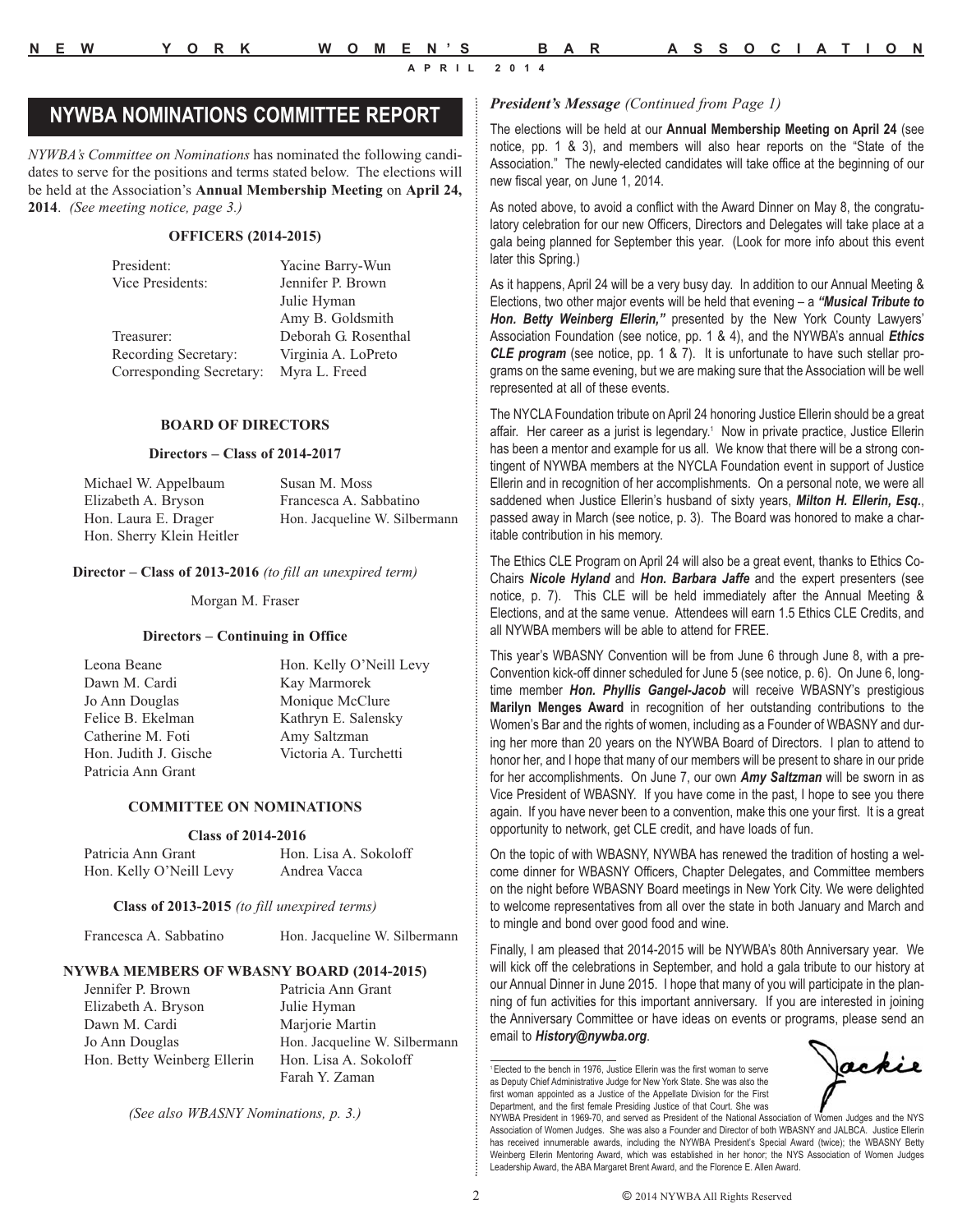• The **Children's Rights Committee** is co-sponsoring a CLE program on **May 19** on *"Human Trafficking: Identifying Problems & Solutions" (see notice, p. 11)*. • The **Criminal Law Committee** is co-sponsoring a program on **May 1** from 5:30 to 8:00 p.m. entitled *"How to Speak to the Media: Advancing Your Client's Interests in the Court of Public Opinion."* The organizers are the Puerto Rican Bar Association and the Southern District of New York Chapter of the Federal Bar Association. The event is FREE and will be held at the U.S. District Court, SDNY, 500 Pearl Street, Rm. 850, NYC 10007. RSVP's, which must be received by Apr. 29, should go by email to *ERogers@FedBar.org*. The Committee is also cosponsoring a CLE program on **May 19** on *"Human Trafficking: Identifying Problems & Solutions"* (see notice, p. 11).

• The **Diversity Committee**, which has a new Chair – Ami Prabhu, hosted a *"Color of Justice"* program on March 30. If you would like to join the Committee, send an email to *DiversityChairs@nywba.org*, with a copy to *ED@nywba.org*. • The **Elder Law & Disabilities Committee** will sponsor a program on **May 1** about the challenges of serving as *"Counsel to Alleged Incapacitated Persons in Article 81 Proceedings"*. (See notice, p. 10).

• The **International Human Rights Committee** will present a CLE program on *"Overcoming Challenges for Immigrants in Policy and Practice"* on **Apr. 8** at 6:30 p.m. (See notice, p. 8). Committee meetings are also being scheduled for the third Wednesday of every month going forward. See notice for RSVP info about the program; email *IntlChairs@nywba.org* to RSVP to meetings. The Committee is also co-sponsoring a CLE program on **May 19** on *"Human Trafficking: Identifying Problems & Solutions"* (see notice, p. 11).

• The **Litigation Committee** is presenting a CLE on **Apr. 1** entitled *"A View from the Bench: Effective Writing for Motion & Appellate Practice."* (See notice, p. 4.)

• The **Matrimonial & Family Law Committee** will host a panel discussion entitled *"Supervised Visitation: Does it Help?"* on **Apr. 2**. (See notice, p. 4.) This program is sold out, but you can email the Chairs about future programs. There will be NO program on **May 7** (so as not to conflict with the Award Dinner on **May 8**.) The Committee has rescheduled the CLE *"What to do about the Post-Judgment Blues"* to **Jun. 4**. (See notice, p. 6). *NOTE: The Committee is looking for a venue that can seat more than 50 attendees at its programs. If you or your firm have (or know of) such a venue, contact MFrsvp@nywba.org*.

• The **Mentoring Committee's Annual Mentoring Circles Reception**, to be held on **Apr. 28** (see notice, p. 4), is SOLD OUT. Enrollment will reopen later this year. • The **Professional Ethics & Discipline Committee** will hold the NYWBA's Annual Ethics CLE Program on **Apr. 24** (see notice, pp. 1, 7).

• The **Reproductive Rights & Women's Health Committee** plans to meet on **Apr. 8**, **May 6**, and **June 3** (location TBA). For details and to RSVP, email *ReproductiveRights@nywba.org*. A CLE is also planned for **May 20** on *"Current Concerns Surrounding Reproductive Technologies."* (See notice, p. 8.)

• The **Solo and Small Firm Practice Committee** presents *"Women and Rainmaking"* on **Apr. 23** at 6 p.m. (See notice, p. 7).

• The **Students & New Lawyers Committee** Speaker Series continues on **Apr. 10** with Leona Beane (see notice, p.11). Social events are planned for **May 23** & **June 12**, and the *Summer Program* is on **Jul. 15** (see below). For details, email *SNLChairs@nywba.org*.

• The **Summer Program Committee** has kicked off planning for this year's annual program for students and new lawyers entitled *"What It's REALLY Like to Practice Law as a Woman,"* scheduled for **Jul. 15**. (See "Save the Date" notice, p. 11). Email *SummerProgram@nywba.org* if you would like to join the Committee.

• The **Trusts and Estates Committee** will present a CLE entitled *"ABC's of Probate and Administration - A View from Surrogate's Court Practitioners"* on **Apr. 30**. (See notice, p. 8).

# **COMMITTEE NEWS COMMITTEE NEWS ANNUAL MEETING & ELECTIONS**

The **NYWBA Annual Membership Meeting** will be held on **April 24, 2014**, when the President & Treasurer will present reports on the State of the Association and its finances, and the Association will hold elections for Officer, Director, and Delegate positions. *(See p.2 for the NYWBA Nominations Committee Report, which includes a list of all open positions, terms of office and nominees, as well as a list of Directors continuing in office.)*

Article XIV, Section 1 of the By-Laws provides that only members who are in good standing and whose membership dues were received by *January 31, 2014* may vote at the Annual Meeting.

The Annual Meeting and Elections will be held at **Frankfurt Kurnit Klein & Selz, PC**, 488 Madison Avenue, 10th Floor, NYC (btw 51st/52nd St). Immediately after the elections, NYWBA will present an Ethics CLE Program *(See notice, p. 7).*

# **WBASNY NOMINATIONS COMMITTEE REPORT**

WBASNY President-Elect *Irene V. Villacci (Nassau Chapter)* will be installed as President for 2014-15 at the *WBASNY Convention* on **June 7, 2014**. *WBASNY's Nominations Committee* nominated the following for the other WBASNY Officer positions for 2014-15 (Chapter name indicated in parentheses):

Vice Presidents: Maureen Crush *(Orange-Sullivan)* Treasurer: Greta K. Kolcon *(Rochester)* Recording Secretary: Deirdre Hay *(Finger Lakes)*

President-Elect: Andrea F. Composto *(Brooklyn)* Amy Baldwin-Littman *(Rockland)* Amy Saltzman *(NYWBA)* Corresponding Secretary: Jacqueline Flug *(Bronx)*

# **WELCOME NEW MEMBERS**

Lauren P. Artese Bridget K. Barbera Helene Bernstein Samantha A. Brutlag Amy Cruz Allyn Ann Farber Lauren M. Garvey Ta-Tanisha D. James Madelyn Jaye Victoria Kehoe

Hon. John J. Kelley Lindsay Marturano Jessica L. Miller Julie A. Sender Silvia C. Stanciu Bryana L. Turner Kathleen C. Waterman Rachel J.B. Weisman Kristin York

*as of 03/25/2014*

• The **Working Parents Committee** is scheduling its *"Brown Bag Breakfast Meetings."* Email *WPChairs@nywba.org* for details and to RSVP

#### **OTHER EVENTS**

• **NYCLA Foundation First Annual Spring Fundraiser** – *"A Musical Tribute to Hon. Betty Weinberg Ellerin"* – **Apr. 24**. (See notice, pp. 1 & 4, and President's Message [p. 2].)

• **NYWBA Annual Membership Meeting & Elections – Apr. 24**. *(See notices, pp. 1, 3 & 7; see also nominated candidates, pp. 2 & 3.)*

• **NYWBA Annual Dinner – May 8** featuring *Hon. Sonia Sotomayor*, Associate Justice of the U.S. Supreme Court. (See notice, pp. 1, 7.)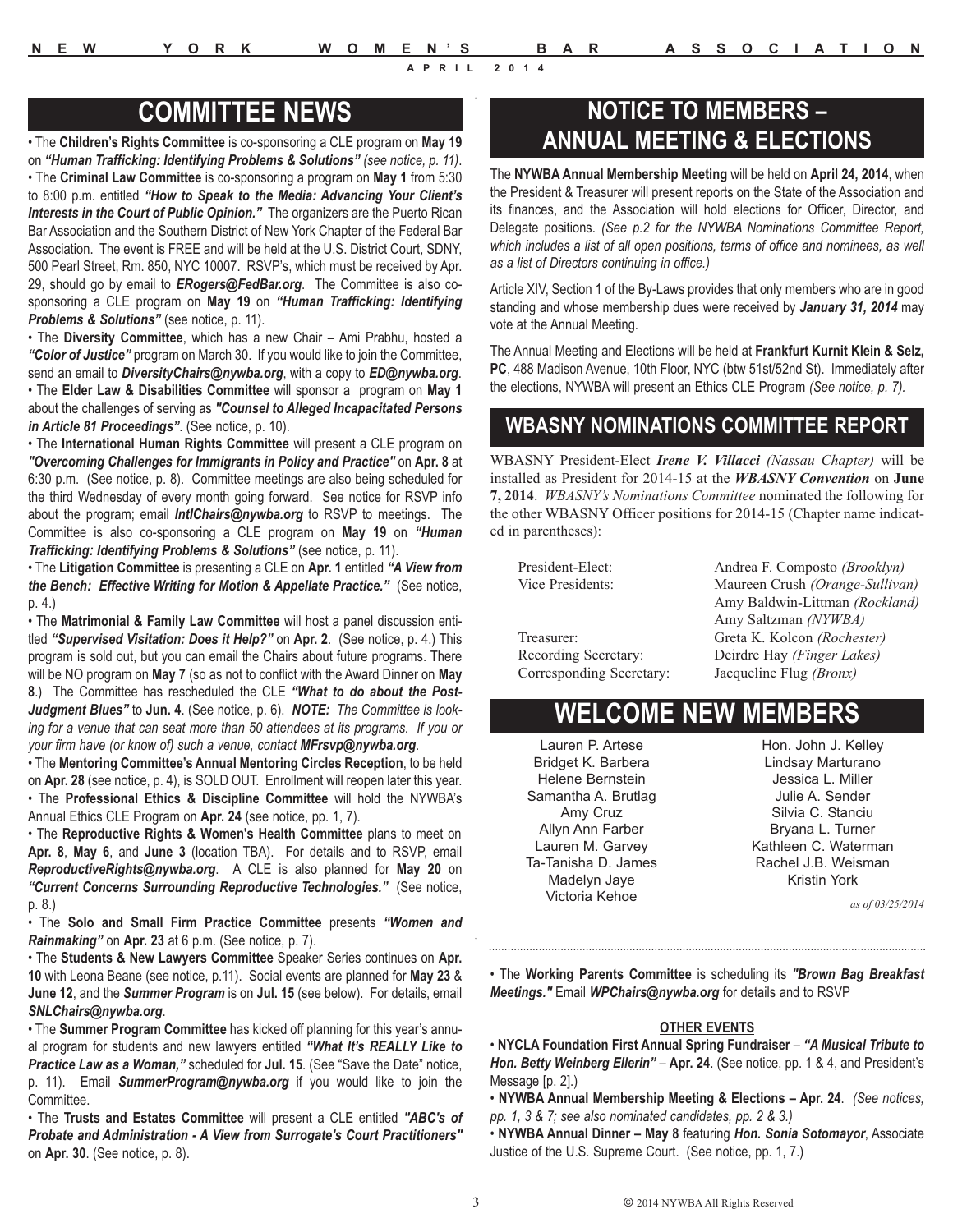*Annual Mentoring Circles Reception*

#### **Monday, Apr. 28, 2014, 6:00 p.m.**

*(New Date – postponed from Feb. 3 due to weather)*

#### **Covington & Burling LLP**

New York Times Building, 620 Eighth Avenue, NYC (between 40th & 41st Street)

#### **RSVP at** *www.nywba.org/MentoringCircles*

NYWBA's Mentoring Circles Program allows members at all stages of their careers to join with their peers to foster their personal and professional development. This year's Reception will feature an insightful discussion led by an author who has researched and developed tools and techniques for staying resilient and productive even under chaotic and ever-changing circumstances:

#### **Sharon Melnick, Ph.D.**

Author of the Highly-Acclaimed Book *Success Under Stress: Powerful Tools for Staying Calm, Confident and Productive When the Pressure's On*

The Reception is open at *NO CHARGE* to all *current* members\* who expressed an interest during the 2013 open enrollment period. Registration is now closed. Anyone who already RSVP'd can go to *www.nywba.org/MentoringCircles* for event details. (Note: Enrollment for future Mentoring Circles will reopen later this year.

\* If you are not a current member, join or renew before the Reception using our secure online membership form - *www.nywba.org/Membership*.

# **NYCLA Foundation Fundraiser - Musical Tribute to Hon. Betty Weinberg Ellerin**

New York County Lawyers' Assn. Foundation is hosting its First Annual Spring Fundraiser: *A Musical Tribute to Hon. Betty Weinberg Ellerin.* (Justice Ellerin is a NYWBA Past President.)

**Date: Thursday, April 24, 2014**

- **Time:** 6:00 p.m. Reception 7:00 p.m. Program
- **Place: New York County Lawyers' Association**  14 Vesey St., NYC
- **Cost:** \$75 Regular Ticket \$150 - Premium Ticket, includes special seating & listing in the program.
- **RSVP:** To purchase tickets, email Martha Cohen Stine at *mstine@crsslaw.com* for more information.

NYWBA wishes to acknowledge the generous gift from

*FOUNDER AND PAST PRESIDENT HON. FLORENCE PERLOW SHIENTAG (1908-2009)* 

Her financial bequest has helped to underwrite the cost of this newsletter and several CLE programs mentioned herein.

**Honorable Lisa A. Sokoloff** Civil Court of the City of New York

**NYWBA Litigation Committee** *presents* **"A View from the Bench: Effective Writing for Motion & Appellate Practice"** *featuring*

**Honorable Melissa A. Crane** Civil Court of the City of New York

These distinguished jurists will discuss legal writing from the judicial perspective and provide invaluable insight on how to polish your written submissions and maximize your persuasive skills. Bring your questions!

> **Date: Tuesday, April 1, 2014 Time:** 6:00 p.m. to 7:30 p.m. **Place:** TBA **Cost: Free: NYWBA/WBASNY Members \$35: Non-Members RSVP:** To RSVP, please email your name and contact info to *litigationchairs@nywba.org*

*Due to space limitation, advance registration is required.* 

\*NYWBA Membership is open to lawyers, judges, law students and law school graduates awaiting admission. It's easy to join or renew using our secure online membership form at *www.nywba.org/membership*. *Thursday, April 24, 2014*

#### **NYWBA Matrimonial and Family Law Committee**

#### *presents*

### *"Supervised Visitation: Does it Help?"*

NYWBA's Matrimonial and Family Law Committee presents a panel discussion on supervised visitation, including therapeutic visitation, with an emphasis on the role of the Court, the supervisors, and the attorneys, particularly the attorney for the child(ren). The panel will be headed by *Hon. Deborah A. Kaplan*, a matrimonial judge sitting in New York County. Other panelists include *Bettina Thomsen*, LMSW, assistant director of Comprehensive Family Services, and *Virginia A. LoPreto, Esq*.

| Date:         | Wednesday, Apr. 2, 2014                              |
|---------------|------------------------------------------------------|
| Time:         | $6:00$ p.m.                                          |
| <b>Place:</b> | <b>Blank Rome, LLP, The Chrysler Building,</b>       |
|               | 405 Lexington Ave., NYC (at 42nd St.)                |
| Cost:         | <b>Free for Members*</b>                             |
|               | <b>RSVP:</b> SOLD OUT! Email MFrsvp@nywba.org if you |
|               | have questions.                                      |

\*If you are not a current member, join or renew using our secure online membership form at *www.nywba.org/Membership*.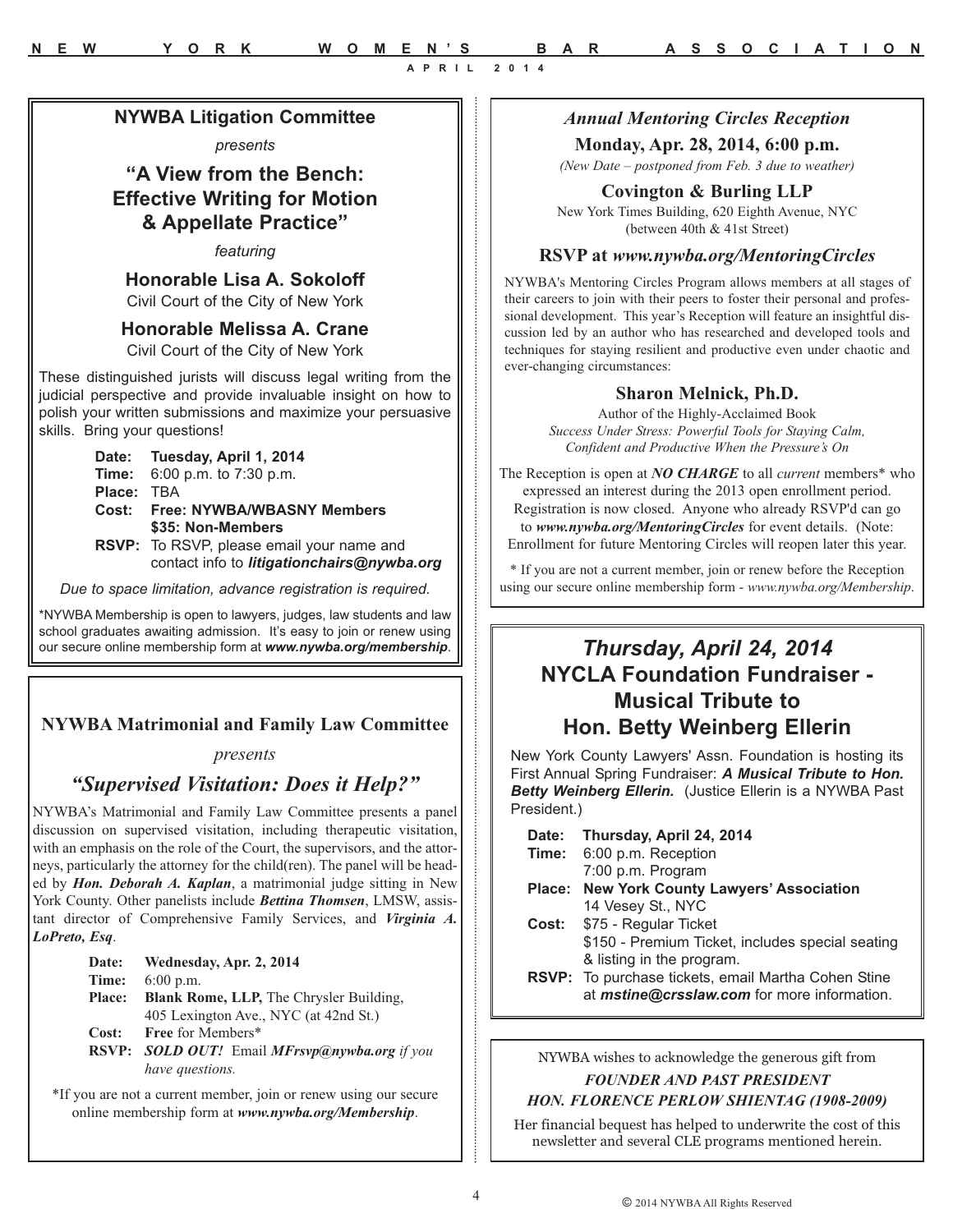# **Practice Tips for Dealing with Clients (and Prospective Clients) with Diminished Capacity** *by Sabrina E. Morrissey*

At some point in our practice, most of us will have a client, or speak with a prospective client, who has diminished capacity. This is particularly true for those of us who work in the area of trusts and estates.

Possible causes of diminished capacity include traumatic brain injury,\* Alzheimer's disease, or dementia from other causes. The issue might be mild or severe. Depending on the severity, lawyers may need to take special steps to protect the interests of such vulnerable clients. Although working with such clients presents unique challenges for attorneys, it can also be deeply rewarding.

The ethical rules that govern our conduct as attorneys provide some guidance for dealing with clients with diminished capacity. Rule 1.14 of the New York Rules of Professional Conduct addresses this issue directly. The Rule states that the first principal for dealing with such clients is "to maintain a conventional relationship with the client," to the extent that it is "reasonably possible" to do so. Rule 1.14(a). If, however, the lawyer believes her client is at risk of "substantial physical, financial or other harm unless action is taken and cannot adequately act in the client's own interest," the lawyer may take "protective action" that is "reasonably necessary" to protect the client. Rule 1.14(b). This action may include "seeking the appointment of a guardian ad litem, conservator or guardian." *Id.* The Rule further recognizes that, due to the special needs of such clients, a lawyer may need to reveal confidential information in order to take protective action. *See* Rule 1.14(c). Even then, the attorney may only reveal such information as is "reasonably necessary to protect the client's interests." *Id.*

Based on my two decades of experience in the field of elder law, I have formulated the following six practice tips for determining whether and how to work with a client with diminished capacity.

*First, use your own common sense and experience.* What is the person's outward appearance? Are they dirty or disheveled? Are they fearful, paranoid or anxious? Do they have a short attention span? Were they able to find your office without a problem? Did they have help? Are they able to answer basic questions? Do they repeat themselves? Do they forget what you said just a few minutes before? These questions are important to the threshold issue of whether the person has capacity to make a contract for legal services. In my experience, those with paranoia are the hardest to help. Their trust issues often result in a failure to provide complete information, and their contacts are likely to be sporadic.

*Second, determine whether the prospective client is capable of participating in the attorney-client relationship.* This question is largely dependent on the complexity of the legal issue. For example, if a prospective client needs sophisticated estate planning but is unaware of asset information, or cannot understand explanations of the planning to be done, this will negatively impact your ability to effectively prepare the appropriate estate plan. Conduct your own tests of whether the prospective client can participate in the process. Meet more than once, and ask the prospect to provide you with information or to complete tasks related to the legal work to be done, such as: to bring relevant documents, send information by e-mail, or call you at a set time and date with additional details.

*Third, consider reaching out to other attorneys for a second opinion.* Utilize peers or other law firm members to talk things through and, if appropriate, to also meet with the client or prospective client. In some cases, it may be appropriate to retain the services of a Geriatric Care Manager for guidance in this area. As noted in comment 3 to Rule 1.14, however, when inviting others to participate "[t]he lawyer should consider whether the presence of such persons will affect the attorney-client privilege." Further, as noted in comment 8, Rule 1.14(c) "limits what the lawyer may disclose in consulting with other individuals or entities or in seeking the appointment of a legal representative." Absent express authorization, the lawyer should reveal only such information as is "reasonably necessary to protect the client's interests." Rule 1.14(c).

*Fourth, enlist the help of a family member or friend who might assist the client or prospective client in being able to better manage the attorney-client relationship.* This might be a spouse, child, friend or home health aide. Be sure to confirm (a) that the client wants the helper involved, and (b) that the helper does not have an agenda adverse to the client's best interests. If this is not possible, work with the client alone in a way that makes it possible for the client to understand and participate to the extent required. It may be necessary to repeat explanations, provide written directions, and to have multiple meetings before the client is able to move forward. Note: This fourth recommendation is a corollary to the third point, in that if you need to seek assistance to ensure the client's ability to proceed with the matter, *it has the same caveats as above regarding confidentiality.*

*Fifth, if you decide to represent a client who has some level of diminished capacity, break the work down into manageable parts*, with an eye toward completing each element required for the matter before moving on. This helps ensure that the client comprehends each element of the matter, and ensures an orderly progression in the event that the client decides at some point to end the relationship, or it becomes clear that he simply cannot continue. In this way, you will protect the client to the extent possible and also receive payment for your work in stages. I once had an elderly client who was very upset about pending litigation brought against him by a family member. He was aware of his situation and was able to talk with me intelligently about how he wanted to respond; however, he was extremely suspicious, and I was concerned that he might prematurely terminate our relationship. In order to protect his interests, I acted quickly to file an answer to the pending petition. As noted in Comment 2 to the rule, "[t]he fact that a client suffers a disability does not diminish the lawyer's obligation to treat the client attentively and with respect."

*Sixth, help the client plan for the future*. Whether you are representing a client with existing diminished capacity, or one who has the expectation of diminished capacity in the future (in the case of an early Alzheimer's diagnosis), do what you can to make sure the client has an appropriate estate plan, Power of Attorney and Health Care Proxy. If the client does not have a family member to take care of funeral and burial arrangements, prepare an Appointment of Agent for Disposition of Remains. If the client has a business, confirm that there is a succession plan for management and that the plan for ownership of stock or LLC interests, post-death, is clear. If this is not your area of expertise, make an introduction to a competent elder law or estate-planning attorney.

*Sabrina E. Morrissey, Esq. is a Manhattan-based attorney whose practice is focused on elder law, guardianships, and trust and estate planning. She has served as an MHL Article 81 Guardian many times and is regularly appointed by the New York Courts to act as Court Evaluator and Guardian ad Litem. She is a member of the NYWBA Elder Law & Disabilities Committee and the Trusts & Estates Committee.*

 $\frac{1}{2}$ 

<sup>\*</sup>The most common type of traumatic brain injury I have personally encountered has been the result of stroke. Stroke survivors often complain of memory loss, an inability to concentrate, along with impetuousness, depression and anxiety, each of which can impact interpersonal and business relationships.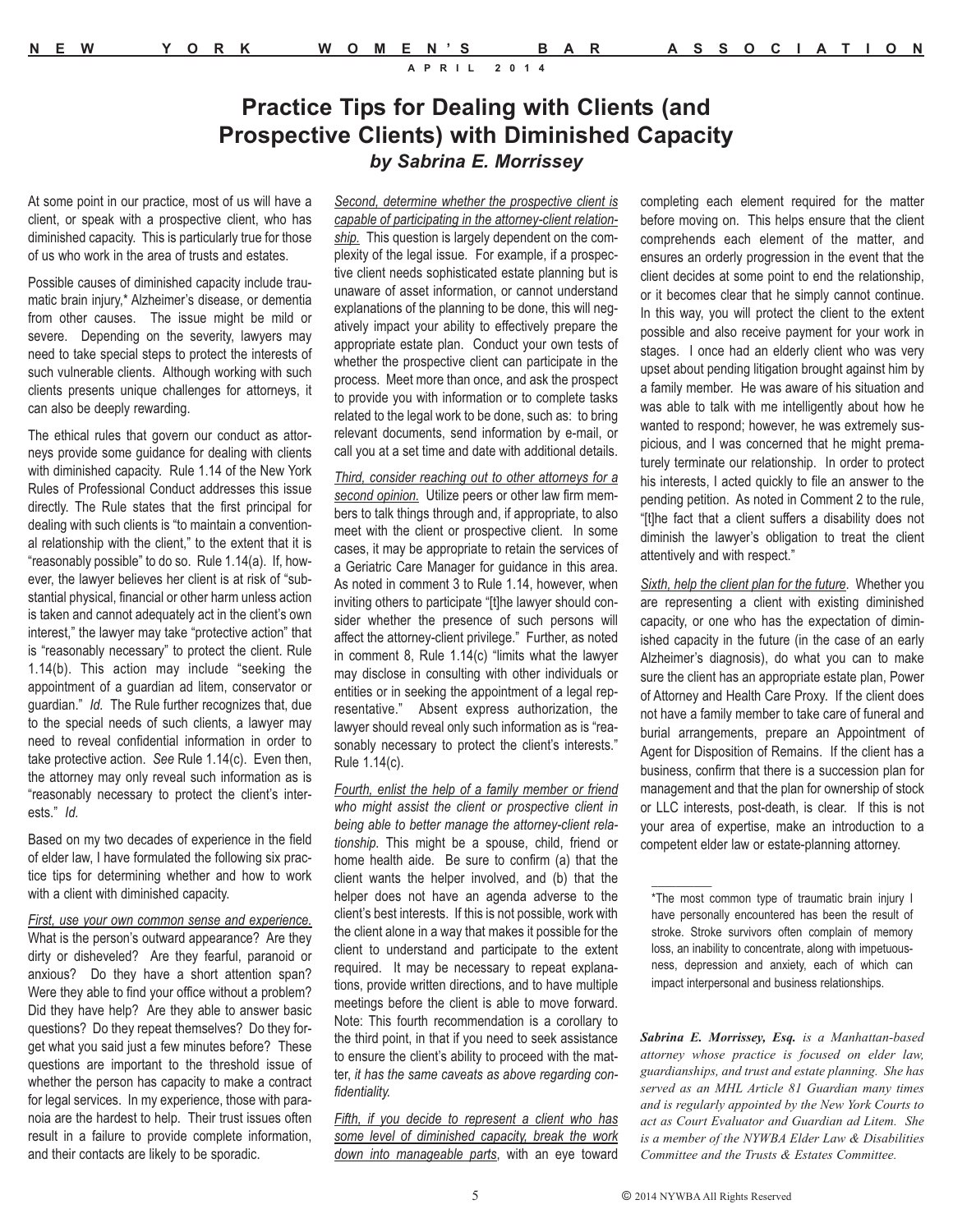# *SAVE THE DATE!*

**NYWBA Matrimonial and Family Law Committee** 

#### *presents*

#### *"What to do about the Post-Judgment Blues"*

Please join us for a riveting discussion of the all too common postjudgment issues that plague our clients and us after settlement. The Hon. Matthew F. Cooper and Hon. Lori S. Sattler have geared up for this meeting, twice before in fact, but you will not be disappointed. Issues concerning relocation, support modifications and changes in custody are the mainstays of the post-judgment part and suggestions as to how to draft language to avoid such applications together with tips on what your papers should include will be addressed. (No discussion of pending cases.)

| Wednesday, June 4, 2014, at 6:00 pm                    |
|--------------------------------------------------------|
| (Attendees will not be admitted after 6:30 p.m.)       |
| <b>Blank Rome, LLP</b> , The Chrysler Building,        |
| 405 Lexington Ave., NYC (at 42nd St.)                  |
| Free for Members*                                      |
| <b>RSVP:</b> This event is currently closed, but email |
| <i>MFrsvp@nywba.org</i> if you are interested in       |
| attending in case any spaces open up!                  |
|                                                        |

*The Committee thanks Blank Rome, LLP for hosting.* \*If you are not a current member, join or renew using our secure online membership form at *www.nywba.org/Membership*.

# **WOMEN'S BAR ASSN. OF THE STATE OF NEW YORK** *Annual Convention*

The WBASNY Convention is a great opportunity to meet and mingle with Women's Bar members from across the state, attend first class CLEs (including those hard to find Ethics CLEs!), and celebrate as WBASNY presents its prestigious awards and installs its officers for the coming year.

The 2014 Convention will be held at the Seaview Stockton Hotel, a resort in New Jersey featuring two championship golf courses, a full service Elizabeth Arden Red Door Spa, and a satellite gallery from the Noyes Musuem of Art. The hotel is just a hop, skip, and a leap from NYC and a mere 10-15 minute drive from Atlantic City.

**When: June 6-8, 2014** 

**Where:** Seaview Stockton Hotel and Golf Club, Galloway, NJ

**Cost:** Varies depending on the package you select.

**Info:** For more info (or to inquire about sponsoring the convention), go to *www.wbasny.org* or email *info@wbasny.org*.

Details and registration information will be posted on NYWBA's website and in next month's newsletter.

#### A D V E R T I S E M E N T



# When it comes to retirement accounts, sometimes less is more.

It's easy to lose perpective when you have multiple 401(k)s and IRAs. Consolidating your retirement accounts into an Ameriprise® IRA can help you manage your complete retirement picture — and build a personal plan tailored to vour retirement dreams.

Learn how you can put your confident retirement more within reach.

Our Advisors. Your Dreams. MORE WITHIN REACH®

# Call me today at (646) 964.9470



Michael B. Salmon New York Women's Bar Association **Financial Advisor** 

|               | 122 E 42nd St<br>New York, NY 10168 |
|---------------|-------------------------------------|
| $\mathcal{L}$ | 646-964-9470                        |
| 囟             | michael.b.salmon@ampf.com           |
|               | www.ameripriseadvisors.co           |

s.com/ michael.b.salmon

Ameriprise Financial Services, Inc. Member FINRA and SIPC. Ameriprise Financial cannot guarantee future financial results. @ 2012 Ameriprise Financial, Inc. All rights reserved.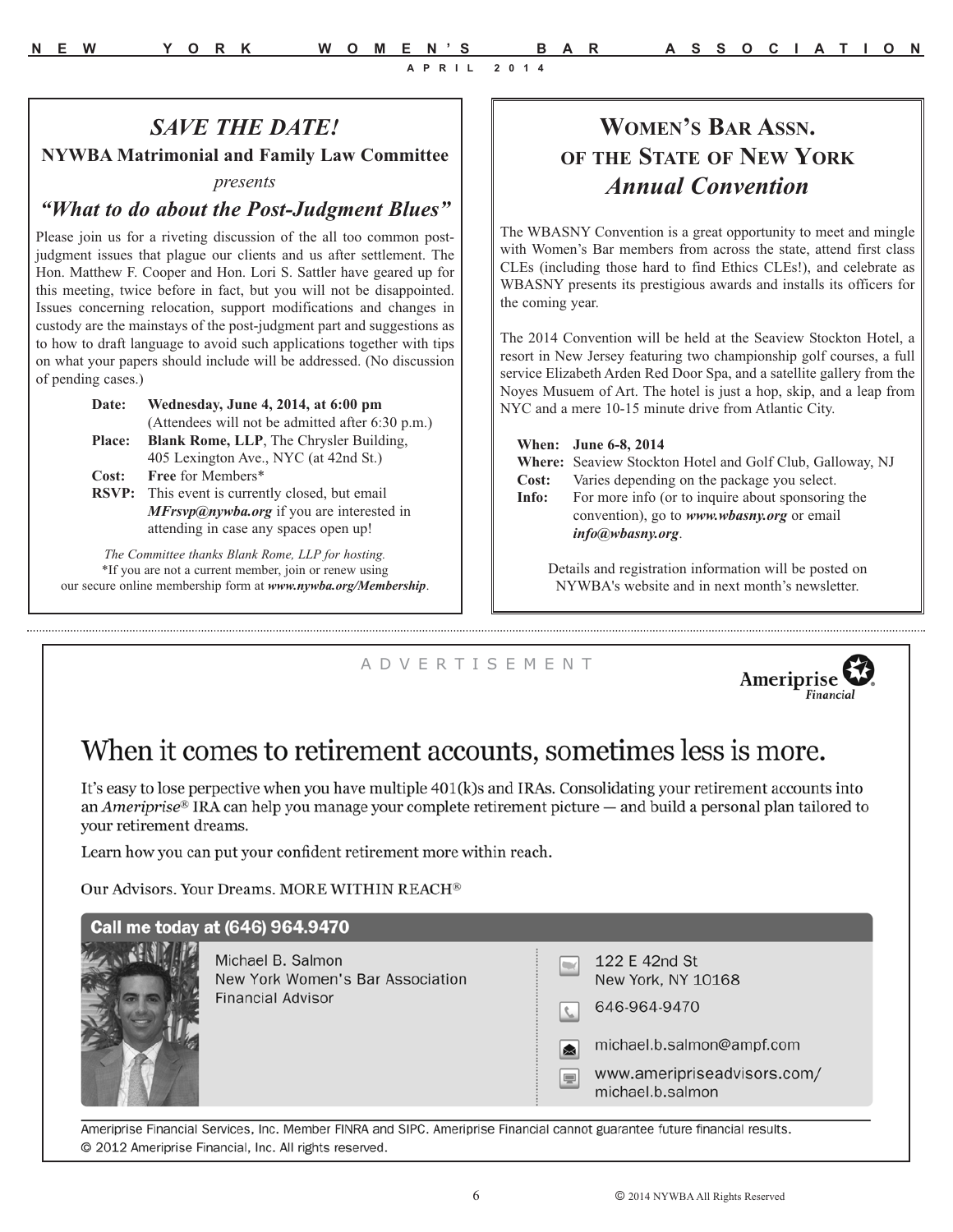**NYWBA Professional Ethics & Discipline Committee** *presents*

#### **Ethics CLE Program**

#### *"Lawyer Complaints and Complaining Lawyers: Navigating the World of Attorney Discipline"*

As lawyers, we all hope to make it through our careers without any run-ins with the disciplinary system. The reality, however, is that any lawyer, no matter how competent and diligent, can find herself the subject of a disciplinary complaint. Clients are becoming more savvy about holding lawyers to their ethical obligations, and with the growing reliance on technology, data security concerns, and the 24-hour work day, it can sometimes feel as though we are just one step away from an ethical catastrophe.

On April 24, immediately following the **NYWBA Annual Meeting** *(see page 1 & 3)*, an esteemed panel of experts will discuss three aspects of the disciplinary system. First, what are the best strategies for avoiding a disciplinary complaint in the first place? Second, what should you do if you are served with a disciplinary complaint? Third, when is it appropriate or necessary to report another attorney's ethical misconduct? Drawing from their extensive experience with the disciplinary system, the panelists will offer their unique view of the disciplinary system, from the perspective of judge, prosecutor and ethics counsel.

#### **Panelists**

*Hon. Rosalyn H. Richter* Associate Justice of the New York Supreme Court Appellate Division, First Department

> *James Q. Walker, Esq.* Partner, Richards Kibbe & Orbe LLP *J. Richard Supple, Esq.*

> Partner, Hinshaw & Culbertson, LLP

**Moderator**

*Nicole I. Hyland, Esq.* Partner, Frankfurt Kurnit Klein & Selz, PC; Co-Chair,

NYWBA & WBASNY Professional Ethics Committees

**Date: Thursday, April 24, 2014**

**Time:** 5:30 p.m. – Registration & Networking 6:00 p.m. – Annual Meeting and Elections 6:30 - 8:00 p.m. – Ethics CLE Program

**Place: Frankfurt Kurnit Klein & Selz, PC** 488 Madison Ave., 10th Floor, NYC *(btw 51/52 Sts)* **CLE: 1.5 Ethics CLE Credits\***

*Cost: Complimentary* for Women's Bar members\*\* **\$50** for Non-Members and Guests\*\*\* *Light refreshments will be served.*

**RSVP:** Go to *www.nywba.org/EthicsRSVP* for details and to register. *NOTE: Advance registration is required.*

Presenters thank the NYWBA Board, the Hon. Florence Perlow Shientag Bequest and Frankfurt Kurnit Klein & Selz, PC for helping to underwrite the costs of this program.

NYWBA also thanks *Frankfurt Kurnit Klein & Selz, PC* for hosting.

*\*CLE:* Frankfurt Kurnit Klein & Selz, PC is an accredited CLE provider. Approval of CLE credit is in accordance with the requirements of the NYS CLE Board for established attorneys and as transitional credit hours for newly admitted attorneys. *\*\*Membership:* If you are not a current member, go to *www.nywba.org/membership* to join or renew. Members of other WBASNY Chapters should indicate their Women's Bar Association Chapter in their RSVP.

*\*\*\*Financial Hardship Scholarships:* Full and partial scholarships are available based on financial need. For info, contact CLE Chair Amy B. Goldsmith (*agoldsmith@tarterkrinsky.com*). All requests are confidential.

# **NOTES ON MEMBERS**

NYWBA expresses heartfelt sympathy to Past President *Hon. Betty Weinberg Ellerin* and her family on the passing of *Milton H. Ellerin, Esq.*, her beloved husband of 60 years. Condolences may be sent to Justice Ellerin c/o Alston & Bird LLP, 90 Park Avenue, New York, NY 10016. Donations may be made to the Visiting Nurse Service of New York at Haven Hospice at Bellevue Hospital, or to the charity of your choice. (You can make a donation online at *https://ssl.charityweb.net/vnsny/* by clicking on honorary / memorial, inserting Mr. Ellerin's full name, indicating the "purpose" as hospice/palliative care, and inserting "Haven Hospice/Bellevue" in the field immediately below the entry marked "if other please specify." For additional info about VNSNY, call 800-675-0391.)

Congratulations to long-time member *Hon. Barbara R. Kapnick* on her appointment as an Associate Justice of the New York Supreme Court, Appellate Division, First Department.

Congratulations to long-time member *Hon. Saliann Scarpulla* on being appointed a member of the bench for the New York Supreme Court Commercial Division.

*Has something noteworthy happened to you or another member? Send your news to Newsletter@nywba.org.*

#### **NYWBA Solo & Small Firm Practice Committee**

#### *presents*

#### *"Women and Rainmaking"*

Join Co-Chairs *Jocelyn L. Jacobson* and *Elisabeth Ames* as the Committee provides invaluable advice on helpful and practical tips for starting and growing a solo or small practice. Existing and prospective members\* are welcome. Don't forget to bring your business cards!

**Date: Wednesday, April 23, 2014 Time:** 6:00 p.m. **Place: Reitler Kailas & Rosenblatt, LLC** 885 Third Ave., 20th Fl. (btw 53/54th St.) NYC **RSVP:** Send an email to *SSFChairs@nywba.org* 

> \*If you are not a current member, join or renew using our secure online membership form at *www.nywba.org/Membership*.

### **NYWBA Award Dinner**

*May 8, 2014,* 6:00 p.m. *Marriott Marquis, Times Square*

*NYWBA is honored and delighted to invite you to a Dinner and Conversation with long-time NYWBA member*

*Honorable Sonia Sotomayor Associate Justice, United States Supreme Court*

*To whom the Hon. Jacqueline W. Silbermann will present THE PRESIDENT'S SPECIAL AWARD*

> For details and to register go to *www.nywba.org/Award\_Dinner*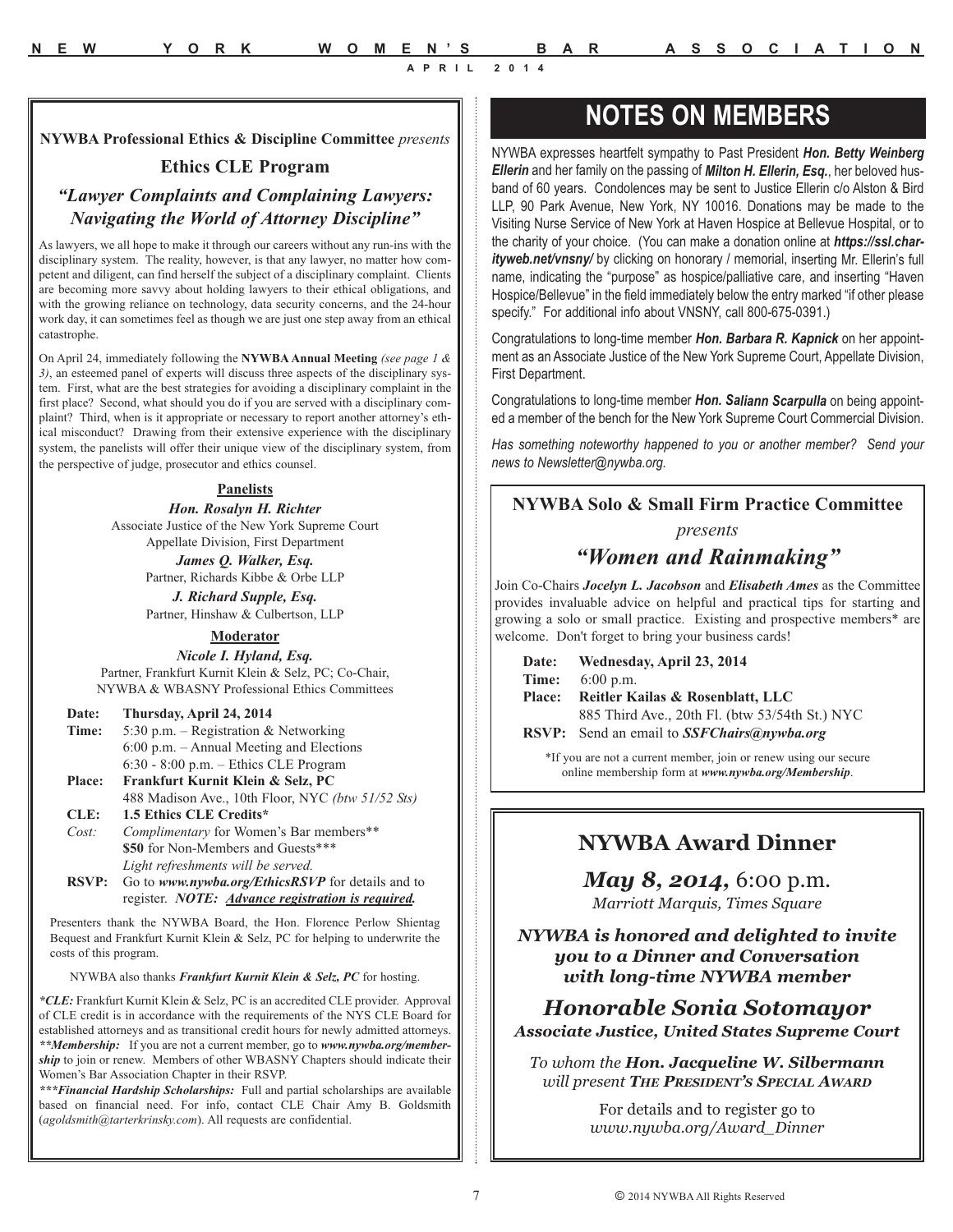**NYWBA International Law & Women's Rights Committee is proud to sponsor a CLE** 

# *"Overcoming Challenges for Immigrants in Policy and Practice"*

*featuring*

**Jessica Klein**

Sullivan & Cromwell LLC, Pro Bono Coordinator

**Jacqueline Esposito** New York Immigration Coalition

#### **Gina DelChiaro**

Leon Levy Fellow, Refugee Protection Program

Join these panelists as they explore immigration and asylum law, and further discuss the Real ID Act and Immigration and Nationality Act. Learn about challenges to immigration practice today, as well as obtain insight into interviewing clients and working with translators. Attendees will earn BOTH professional practice and skills credits, and have the opportunity to ask questions to experts in the field.

- **Date: April 8, 2014**
- **Time:** 6:30 p.m. to 8:30 p.m.
- **Place: Sullivan & Cromwell LLC,** 125 Broad Street, NYC
- **CLE: 2.0 Credits\*** *(0.5 Skills; 1.5 Professional Practice)*
- **Cost: FREE** NYWBA & Women's Bar Members\*\* **FREE** - Non-Profit & Gov't Practitioners **FREE** - Currently-Enrolled Law Students **\$50** - Non-Members\*\*\*
- **RSVP:** *http://www.nywba.org/IntlHumanRightsCLE*

**\*CLE:** Approval of CLE credit is in accordance with the requirements of the NYS CLE Board for the above-listed credit hours.

**\*\*Membership:** NYWBA Members can attend CLE programs for free. If you are not a member, go to *www.nywba.org/Membership* to join or renew using our secure online membership form.

**\*\*\*FINANCIAL HARDSHIP SCHOLARSHIPS:** Full and partial scholarships based on financial need are available. For info on the guidelines and to apply, contact CLE Chair Amy. B. Goldsmith at *CLE@nywba.org* or 212-216- 1135. All requests are confidential.

# *Mark Your Calendars!* **NYWBA Reproductive Rights Committee CLE** *"Concerns Surrounding Reproduction Technologies"*

| Date:        | <b>Tuesday, May 20, 2014</b>                   |
|--------------|------------------------------------------------|
| Time:        | 6:00 p.m.                                      |
| Location:    | TBA                                            |
| CLE:         | <b>CLE Credits TBA</b>                         |
| Cost:        | $FREE – Members$                               |
|              | <b>\$TBA</b> – Non-Members                     |
| <b>RSVP:</b> | Planning is underway. Additional details and   |
|              | RSVP info will be available soon.              |
| Info:        | To join the Committee or for other info, email |
|              | ReproductiveRights@nywba.org                   |

#### **ANNUAL MEETING OF THE ASSOCIATION** and Election of Officers and Directors **Thursday, April 24, 2014**

At the **Annual Meeting**, members will mingle, get updates on the Association, and vote on NYWBA and WBASNY Officers, Directors & Delegates for next year. *(See list of nominees on pages 2 & 3.)* This is one of the highlights of our year, and we hope you will join in the festivities!

Following the Annual Meeting, a distinguished panel will present an ethics CLE program, drawing from their extensive experience with the disciplinary system and offering their unique views from the perspective of judge, prosecutor and ethics counsel. *(See notice, page 7.)*

| Date:         | Thursday, April 24, 2014                              |
|---------------|-------------------------------------------------------|
| Time:         | 5:30 p.m. – Registration & Networking                 |
|               | $6:00$ p.m. – Annual Meeting and Elections            |
|               | $6:30 - 8:00$ p.m. - Ethics CLE Program               |
| <b>Place:</b> | Frankfurt Kurnit Klein & Selz, PC                     |
|               | 488 Madison Ave., 10th Fl., NYC (btw 51/52 Sts)       |
| Cost:         | Meeting and/or CLE - Complimentary for members        |
|               | <b>Meeting (only) – Complimentary</b> for Non-Members |
|               | <b>CLE Program – \$50</b> for Non-Members $\&$ Guests |
|               | Light refreshments will be served.                    |
| <b>RSVP:</b>  | Go to www.nywba.org/EthicsRSVP for                    |
|               | details and to register for the Meeting and/or CLE.   |

Presenters thank the *NYWBA Board*, the *Hon. Florence Perlow Shientag Bequest* and *Frankfurt Kurnit Klein & Selz, PC* for helping to underwrite the costs of the CLE program. NYWBA also thanks *Frankfurt Kurnit Klein & Selz, PC* for hosting.

*Advance registration is required*.

# **NYWBA's Trusts and Estates Committee presents a CLE**  *"ABC's of Probate and Administration - A View from Surrogate's Court Practitioners"*

Join the Chairs of the **Trusts and Estates Committee**, who will provide the basics and ABC's of filing and handling Probate and Administration Proceedings in the Surrogate's Court.

Many times practitioners indicate that the Courts keep rejecting their papers. Co-Chairs *Leona Beane*, *Deborah Rosenthal*, and *Loretta Ippolito* will provide information and practice tips based upon their experience and expertise over the years.

| Date:  | Wednesday, April 30, 2014                                                                |
|--------|------------------------------------------------------------------------------------------|
| Time:  | $6:15$ p.m.                                                                              |
| Place: | TBA                                                                                      |
| CLE:   | TBA* (accreditation pending)                                                             |
| Cost:  | Free - NYWBA/WBASNY Members**                                                            |
|        | \$50 - Non-members***                                                                    |
| RSVP:  | Send your name and contact information to                                                |
|        | TEChairs@nywba.org (If you have to cancel,<br>please let us know so we can make room for |
|        | others!)                                                                                 |

*\*CLE:* Approval of CLE credit is in accordance with the requirements of the NYS CLE Board for the above-listed credit hours.

*\*Membership:* Members attend CLE programs for free. If you are not a member, go to *www.nywba.org/Membership* to join or renew using our secure online membership form. *\*\*FINANCIAL HARDSHIP SCHOLARSHIPS:* Full and partial scholarships based on financial need are available. For info on the guidelines and to apply, contact CLE Chair Amy. B. Goldsmith at *CLE@nywba.org* or 212-216-1135. All requests are confidential.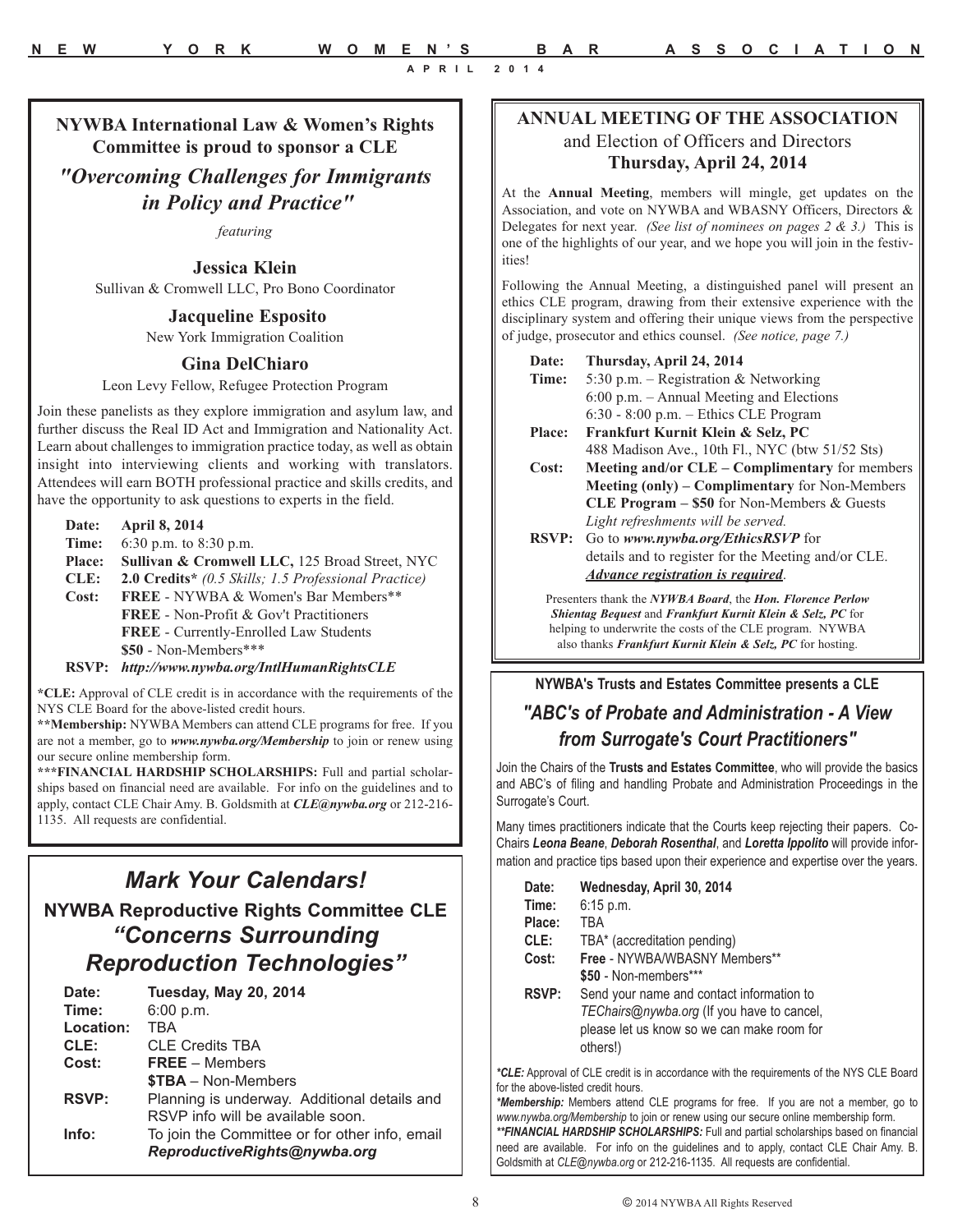# **Handling Multi-State Guardianship Matters – What Lawyers Need to Know about the New "Uniform Adult Guardianship and Protective Proceedings Justice Act"** *by Wendy A. Harris*

On February 27, 2014, the NYWBA Elder Law & Disabilities Committee, led by Co-Chairs *Antonia J. Martinez* and *Kim F. Trigoboff*, presented a CLE program on Article 83 of the New York Mental Hygiene Law, and the newly enacted New York Uniform Adult Guardianship and Protective Proceedings Jurisdiction Act (sometimes known by the unwieldy acronym "UAGPPJA;" hereinafter, the "Act"). The Committee was fortunate to have as its speaker *Ronald Fatoullah*, the guiding force behind drafting and creating the legislative initiative to pass the Act in New York. Mr. Fatoullah, an experienced attorney in the area of elder law and special needs planning, is a Fellow of the National Academy of Elder Law Attorneys and a past member of NAELA's Board of Directors.

Mr. Fatoullah began by providing background on the legislation's passage in New York. He explained that as individuals and families become more mobile, adult guardianships often involve more than one state. This mobility can raise complex jurisdictional issues, which the Act strives to simplify. Mr. Fatoullah became involved with the legislative initiative in New York after he personally experienced the types of complexities that can arise with such multi-state guardianship proceedings. What he thought would be a quick and simple process to get a needed and important law enacted, turned into a four-year effort. However, due to Mr. Fatoullah's unwavering advocacy, the Act passed in April 2013 and was signed by the Governor in October 2013. The law becomes effective on April 21, 2014.

#### **Issues that Arise Without Uniformity**

In New York, as in most states, courts are empowered to appoint a guardian to make decisions regarding the personal needs of, and/or financial management for, an incapacitated adult. New York courts have found jurisdiction over an alleged incapacitated person ("AIP") who is physically present in the state, regardless of the limited ties that person may have to the state. Mr. Fatoullah noted that jurisdiction based on nothing more than physical presence can lead to so-called "granny snatching," *i.e.*, removing an elderly relative with limited capacity from his or her home and across state lines in order to bring guardianship proceedings in another jurisdiction. Often such "granny snatching" involves feuding children each seeking control over the parent or her sizeable estate,

through proceedings in multiple jurisdictions. (*See, e.g.*, *Matter of Glasser*, 2006 WL 510096, NJ Supr. Ct. Ch. Div. (2006).) Such multi-jurisdictional litigation can lead to conflicting court decisions, as well as expensive and time-consuming proceedings that often adversely affect the well being and health of the incapacitated person.

Because states are not required to provide "full faith and credit" to, or even recognition of, the guardianship decisions of any other state, costly multiple guardianship proceedings may not only occur but may be necessary in some instances even in the absence of "granny snatching." By way of example, consider a daughter who is acting as the guardian for her incapacitated mother pursuant to an order obtained from a New York court. If that daughter moves with her mother to New Jersey, she may be required to initiate a second costly guardianship proceeding in the new state in order to continue to act on behalf of her mother with the same level of care.

This lack of recognition also creates problems for individuals who travel between jurisdictions. Consider, for example, those who live in New York during the summer and "snowbird" in Florida during the winter months. Mr. Fatoullah explained that if a health issue arises for dad in Florida, his guardian, appointed by the New York court, may not be able to act on his behalf without first obtaining a second order from a Florida court. The same issue may arise where an individual's doctor resides out of state.

#### **How the Act Simplifies Proceedings**

The Act seeks to resolve many of these headaches by simplifying the law governing multistate guardianship actions. Mr. Fatoullah explained that the Act will ensure uniformity among the different states by (i) providing procedures for determining exclusive jurisdiction by a single state over initial guardianship proceedings (§ 83.17), (ii) providing procedures to transfer guardianship appointments from one state to another (§ 83.31), and (iii) establishing a procedure for guardians to register and enforce their guardianship orders from one state in another state (§ 83.35).

Mr. Fatoullah also highlighted the provisions in the Act that permit a court to decline to exercise jurisdiction because of unjustifiable conduct (such as granny snatching) (§ 83.25), and require the court to consider elder abuse when determining an appropriate forum (§ 83.23). He also explained that jurisdiction is determined by identifying the "home state" of the AIP or a state to which the AIP has "significant connections" (§§ 83.03, 83.13, 83.17).

Mr. Fatoullah then walked the CLE attendees through each of the Act's provisions, including subsections that provide for communication and cooperation between courts of different states (§§ 83.05, 83.09), and procedures for gathering testimony and evidence from individuals in states outside of the adjudicating state (§ 83.11).

Mr. Fatoullah discussed the importance of having all fifty states adopting the Act in order for it to be most effective. Currently, 37 states plus Washington D.C. and Puerto Rico have enacted the Act, but Mr. Fatoullah noted that some states with larger populations have yet to adopt the law, such as Texas and California, and most notably with its large elderly population, Florida.

Mr. Fatoullah ended his presentation by reflecting on the reasons he became involved in working to get the Act adopted in New York. He offered that although the process was long and hard, he felt he had made a difference, and he encouraged each of the attendees not to be afraid to jump in and work toward change that each believe is necessary.

The presentation was thorough and provided lessons for all attorneys, and it was particularly inspiring for Elder Law & Disability attorneys. Many thanks to speaker Ron Fatoullah, to the Committee Co-Chairs and members who worked on this program, and to Recording Secretary *Amy B. Goldsmith* and **Tarter Krinsky & Drogin LLP** for hosting this event.

*Wendy A. Harris, Esq. is a member of the Elder Law & Disabilities Committee and the founding member of Wendy Harris Law, PLLC, where her practice focuses on family, matrimonial, and elder law; civil litigation/arbitration; and white collar defense for individuals and companies.* 

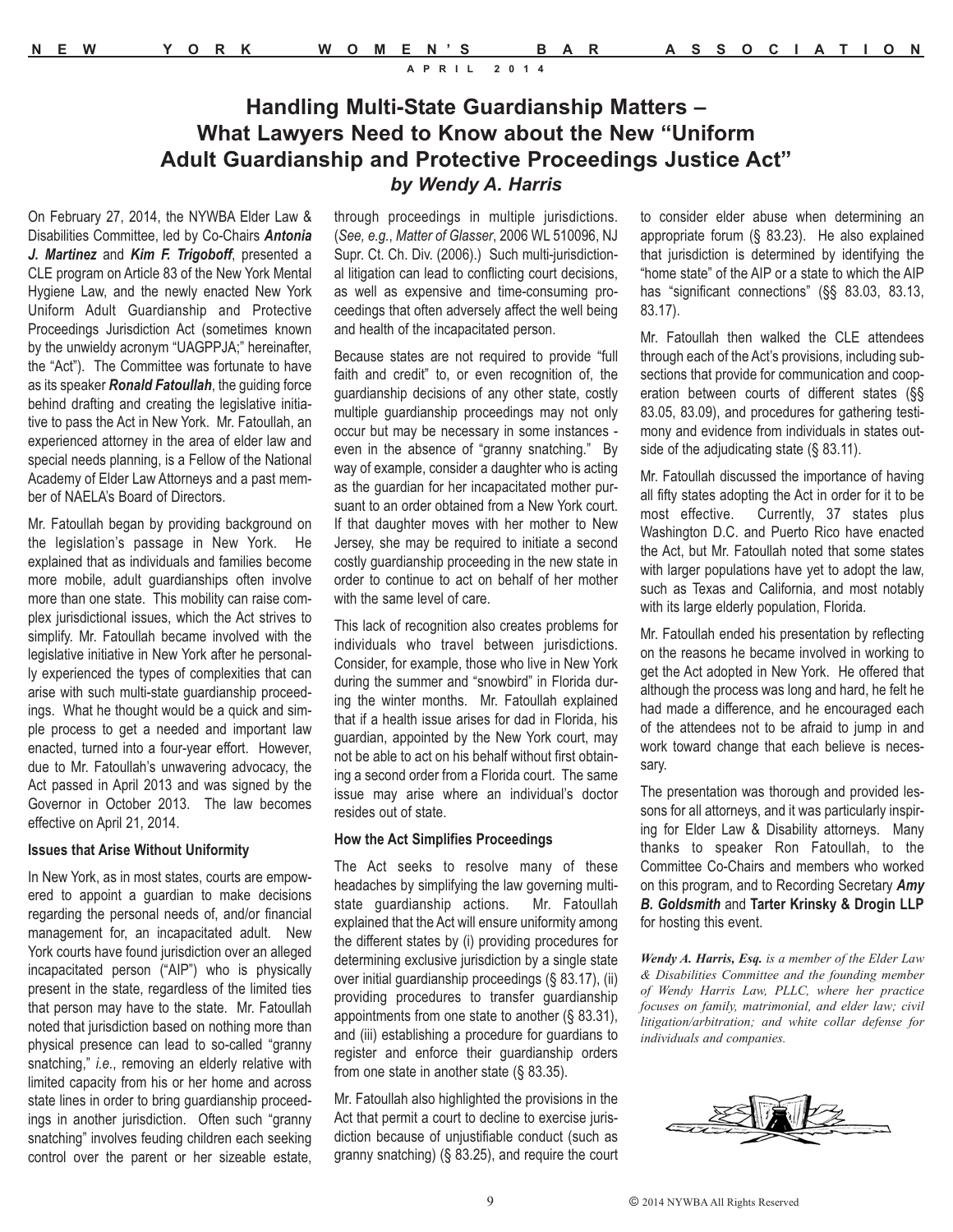# **Are Excess Tax Withholdings a Source of New Savings?** *by Michael Salmon*

Most of us don't think much about the amount of federal income tax withheld from our paychecks until it's time to file our annual tax returns. Some may even view the result on their tax returns as a great mystery – will they owe money to the government by April 15 or will they get a refund back? According to statistics released by the Internal Revenue Service (IRS), close to three in four Americans received a federal income tax refund in 2013 (for 2012 tax returns). (IRS News Release, Dec. 4, 2013.) That means some people may be withholding too much from their paychecks – money that is, in essence, being lent to the government, in some cases for a year or longer before it's reclaimed as a tax refund.

In the ideal scenario, the amount of federal income tax withheld from each paycheck would be as close to matching a taxpayer's total income tax liability for the year as possible. But, estimating the total income tax liability for the year in advance may be a challenge. After all, income levels, total deductions a person can claim on their tax return or tax laws themselves can vary from year to year. All of these factors may affect how much income tax a person owes in a given year.

These complexities aside, there are steps you can take to more accurately estimate the proper amount of federal (or state) withholding from your paycheck. It doesn't take much to adjust your withholding, and it can work to your benefit.

#### **Refunds can be significant**

According to the IRS, the average refund paid out in 2013 (for 2012 tax returns) was \$2,744. *Id.* That amounts to more than \$100 in excess-withholding per paycheck for taxpayers who are paid by their employers every two weeks. It may be a relief for some people to receive a refund rather than being required to make a payment to the IRS when filing their income tax returns. However, many people aim to minimize the amount of the refund – and thus keep more money available for their own use – by estimating their tax liability and adjusting their withholding to match this amount as closely as possible.

Many people find that if they adjust the withholding amount on a paycheck based on their estimated tax liability to reduce excesswithholding, they may be able to direct the money from their paychecks (no longer dedicated to withholding) to a workplace retirement plan such as a 401(k) or 403(b) plan or an IRA. Investing in a workplace retirement plan also may make it easier to systematically save for retirement.

For example, let's say an individual reduced her federal income tax withholding by \$100 each paycheck over 26 pay periods in a year and put that in a retirement plan. After 20 years, she'd have invested as much as \$52,000 toward retirement. (The account balance could be more or less at retirement, based on investment returns and taxes.) This is an opportunity to utilize the money that otherwise would have been paid to the government and eventually refunded.

It's a common temptation to think of a tax refund as "found money" that can be spent on fun extras, rather than being directed toward long-range goals. By contrast, many find it easy and more effective to systematically save over the course of the year by adjusting their tax withholding the directing those funds to savings. As an added

benefit, you may be able to lock in interest or other growth by investing it over time.

#### **It starts with simple paperwork**

Life circumstances may have changed – marriage or divorce, the purchase of a home, the addition or departure of dependent children in your family – since you last completed IRS Form W-4 (Employee's Withholding Allowance Certificate). Any of these factors that may have changed your tax status and affected the withholding amount you should be claiming.

Now is a good time to determine if you can structure the income tax withholding on your paycheck in a more efficient way. If you see an opportunity to adjust your income tax withholding amount, consult a tax advisor or talk to your employer about filling out a revised W-4 form.



**Michael Salmon** is a Senior Financial Advisor with Ameriprise Financial, specializing in Financial Planning, Investment Portfolio Management, Retirement Planning Strategies, Estate Planning Strategies, and Saving for Education. He is an active public speaker and financial columnist. He is licensed and registered to conduct business in NY. Based on licenses and registrations he holds, he may also conduct business in MI, MA, OR, FL,

PA, NM, NC, CA, RI, CT, KY, NJ, and LA. You can reach him at 646-964-9470 or *michael.b.salmon@ampf.com*.

Ameriprise Financial and its representatives do not provide tax or legal advice. Consult with your tax advisor or attorney regarding specific tax issues. Brokerage, investment and financial advisory services are made available through Ameriprise Financial Services, Inc. Member FINRA and SIPC.

> © 2014 Ameriprise Financial, Inc. All rights reserved Reprinted with permission.

### *Save the Date!*

#### **NYWBA Elder Law and Disabilities Committee** is proud to present

# *"Counsel to Alleged Incapacitated Persons in Article 81 Proceedings"*

*featuring*

### **Lisa Herman, Esq.**

*Deputy Chief Attorney, Mental Hygiene Legal Services, Appellate Division of the Supreme Court, Second Dep't*

| Date:        | May 1, 2014                                   |
|--------------|-----------------------------------------------|
| Time:        | 6:00 to 7:15 p.m.                             |
| Location:    | Newman Ferrara LLP                            |
|              | 1250 Broadway, 27th Fl., NYC                  |
| Cost:        | <b>FREE - Current and Prospective Members</b> |
| <b>RSVP:</b> | Email Committee Co-Chairs at                  |
|              | ElderLawRSVP@nywba.org                        |

NYWBA thanks *Newman Ferrara LLP* for hosting.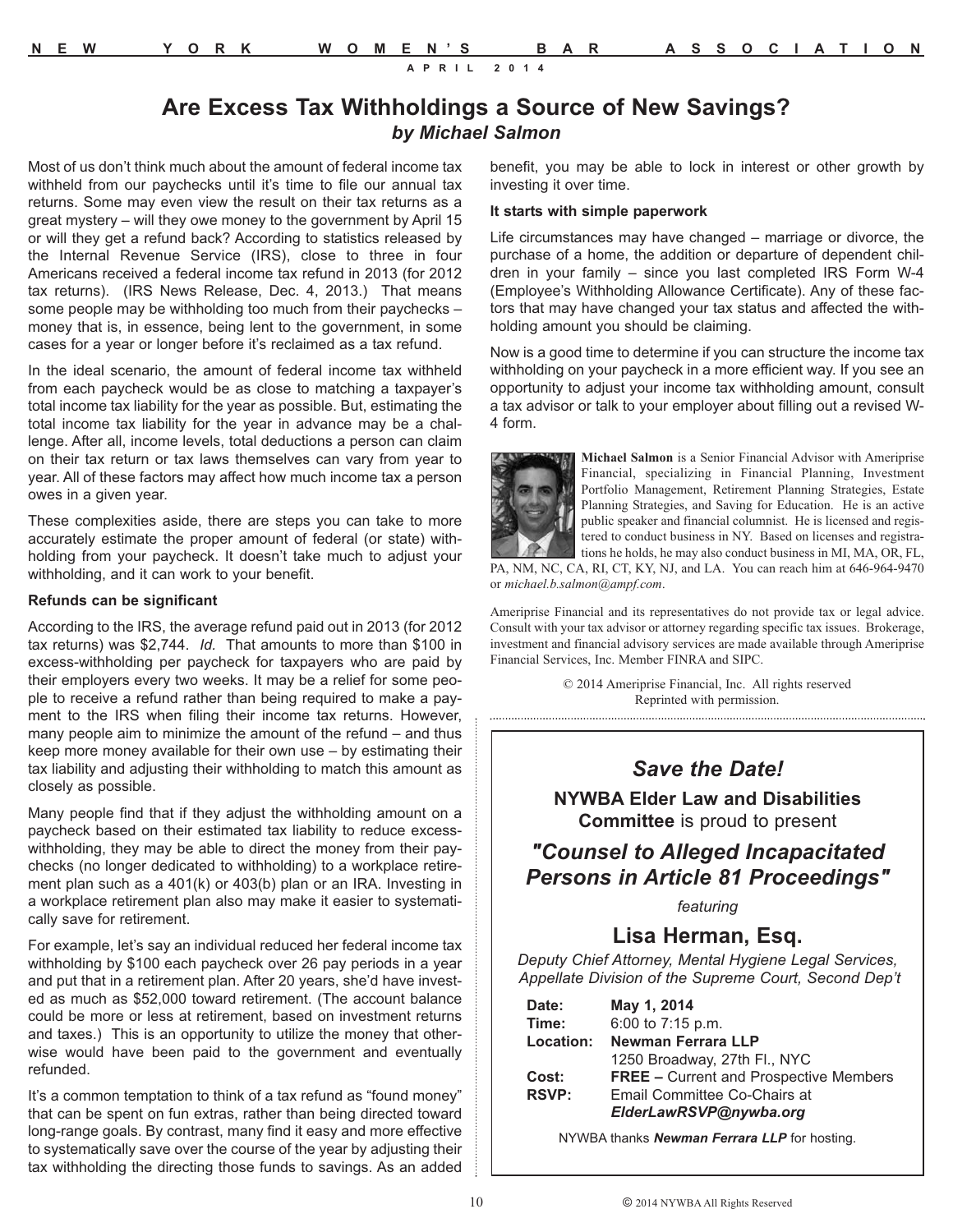# *Save the Date! "What It's REALLY Like to Practice Law as a Woman"*

Our annual "Summer Program" is open to law students, law school graduates, junior attorneys and legal recruiters. Hear an extraordinary panel of attorneys share their experiences in government, large firms, small firms, non-profit organizations and in-house law departments and discuss the issues that significantly affect women lawyers just entering the profession.

| Date:         | Tuesday, July 15, 2014                                      |
|---------------|-------------------------------------------------------------|
| <b>Time:</b>  | $6:00-7:30$ p.m. - Program                                  |
|               | 7:30-9:00 p.m. - Networking Reception                       |
| <b>Place:</b> | New York City Bar, 42 West 44th St., NYC                    |
|               | (between Fifth & Sixth Avenues)                             |
| Cost:         | <b>No Charge</b>                                            |
|               | <b>Sponsors:</b> Law firms and other employers are asked to |
|               | consider making a $$500$ (Platinum) or $$250$               |
|               | (Gold) donation to help defray event costs.                 |
|               | Sponsors will be acknowledged at the event,                 |
|               | on the NYWBA website, and in the NYWBA                      |
|               | Newsletter.)                                                |
| Info:         | Planning is underway, and an online RSVP                    |
|               | form will be available soon. For questions, to              |
|               | join the Committee planning the program, or                 |
|               | to make a donation to support the program,                  |
|               | contact SummerProgram@nywba.org.                            |

**Students & New Lawyers Committee Speaker Series** 

# *"Basics of Trusts & Estates, Article 81 Guardianships, and Alternate Dispute Resolution"*

### *featuring*

**Leona Beane, Esq.**

*A principal of her law firm, with more than 30 years experience.*

| When:         | Thursday, Apr. 10, 2014, 6:00 p.m.                       |
|---------------|----------------------------------------------------------|
|               | (Due to building security, no admission after 6:30 p.m.) |
| <b>Where:</b> | Abrams Fensterman LLP                                    |
|               | 630 Third Ave., 5th Floor, NYC                           |
|               | (btw 40/41)                                              |
| Cost:         | <b>FREE</b> for Women's Bar Members                      |
| <b>RSVP:</b>  | Email SNL Chairs@nywba.org with                          |
|               | name & contact info. Space is limited,                   |
|               | so register ASAP.                                        |

**NYWBA Criminal Law Committee NYWBA International Human Rights Committee NYWBA Children's Rights and Issues Committee NYC Criminal Court Gender Fairness Committee NY Criminal Bar Association**

#### *present*

# *"Human Trafficking: Identifying Problems and Solutions"*

How trafficking victims are identified, protocols of NYPD Vice Enforcement, services offered to victims, alternatives to incarceration. Program will be geared to the judiciary, public defense organizations and practitioners.

#### **Moderator:**

#### *Hon. Lisa Sokoloff*

*New York City Civil Court Judge*

#### **Speakers:** *Kate Mogulescu*

*Supervising Attorney, The Legal Aid Society, Criminal Defense Practice; Founder, Legal Aid Society Trafficking Victims Advocacy Project*

#### *John Temple*

*Attorney-in-Charge, Human Trafficking Program, New York County District Attorney's Office*

#### *Lori Cohen*

*Director, Anti-trafficking Initiative, Sanctuary for Families*

#### *Miriam Goodman*

*Coordinator of Trafficking Programs at the Center for Court Innovation (CCI) Former Clinical Director at Midtown Community Court*

#### *Anthony Favale*

*NYPD Vice Enforcement Division Coordinator*

#### *Stephen De Luca*

*Attorney and Advocate for Trafficking Awareness*

| Date:            | <b>Monday, May 19, 2014</b>                                      |
|------------------|------------------------------------------------------------------|
| Time:            | $5:30$ p.m.                                                      |
| <b>Location:</b> | <b>TBA</b>                                                       |
| CLE:             | 2 Professional Practice Credits <sup>1</sup>                     |
| Cost:            | $\mathbf{FREE}$ – Sponsoring Organizations' Members <sup>2</sup> |
|                  | $$50 - Non-Members3$                                             |
| <b>RSVP:</b>     | RSVP info will be available shortly.                             |
|                  | $(Check website - www.nywba.org)$                                |

<sup>1</sup> CLE: New York Women's Bar Association is a founding chapter of the Women's Bar Association of New York, an accredited CLE provider. Approval of CLE credit is in accordance with the requirements of the NYS CLE Board for the above-listed credit hours for established attorneys and as transitional credit hours for newly admitted attorneys.

<sup>2</sup> Membership: Members attend CLE programs for free. If you are not a member, go to http://www.nywba.org/membership to join or renew using our secure online membership form.

<sup>3</sup> Financial Hardship Scholarships: Full and partial scholarships based on financial need are available. For info on the guideliens and to apply, contact CLE Chair Amy B. Goldsmith at CLE@nywba.org or 212-216-1135. All requests are confidential.